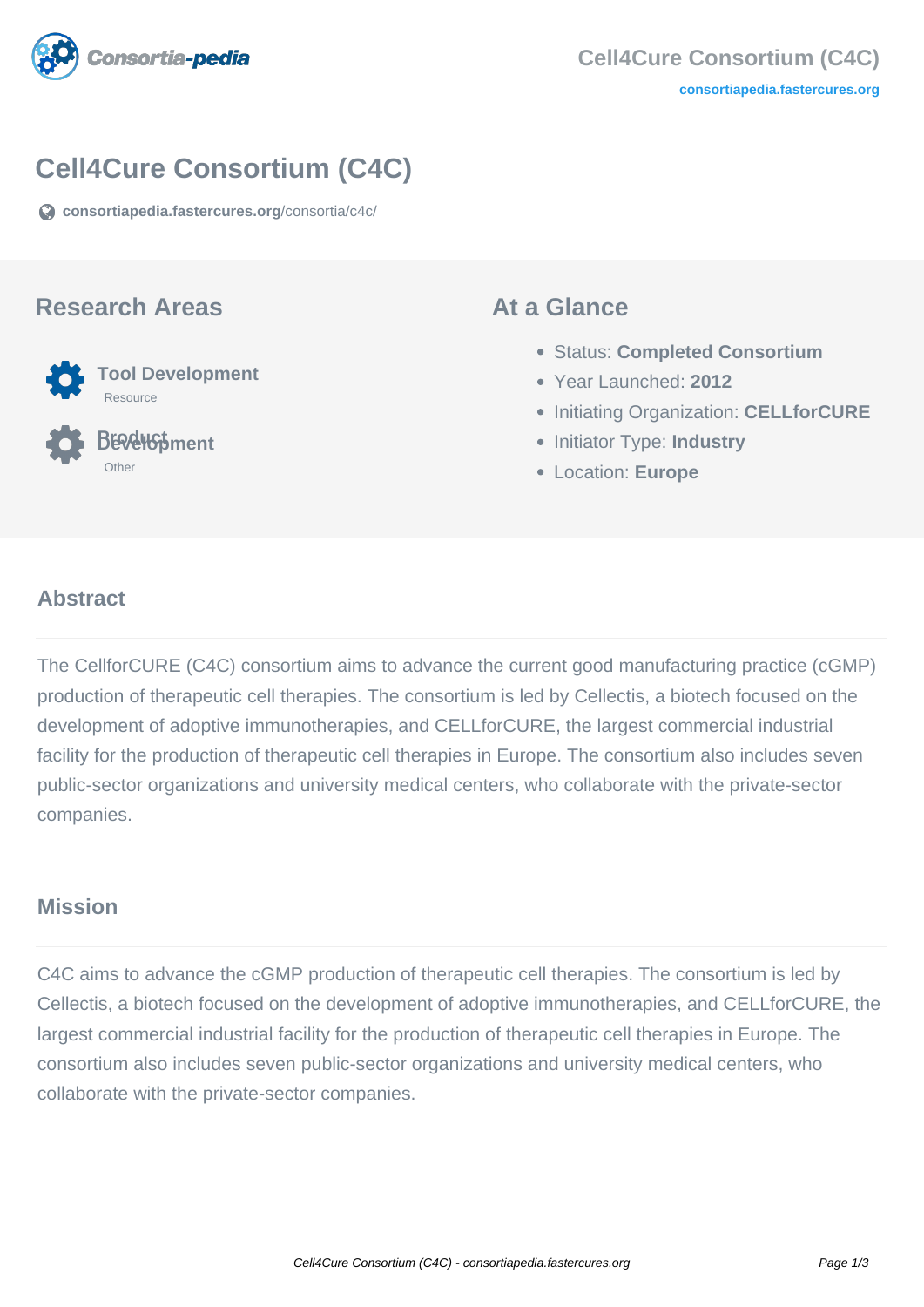

# **Structure & Governance**

C4C is coordinated by CELLforCURE, a subsidiary of the leading French biopharmaceutical company, LFB Biotechnologies. It also involves the participation of two biotech companies (Celogos and CleanCells) and seven public-sector organizations and university medical centers (APHP, Biological Resource Center at Lyon University Medical Center, Bordeaux University Medical Center, CHU de Toulouse, French Blood Agency, Lille University Medical Center/University of Lille 2, and Nantes University Medical Center).

# **Financing**

C4C was established with an €80 million investment from the consortium members and €30 million from the French government as part of the "Investing in the Future" solicitation. This solicitation aimed to stimulate industry-academic collaborations to advance the field of cell therapy research, development, and industrial production.

### **Impact/Accomplishment**

The first five products are currently being developed, with a view to validating the facility dedicated to the routine production of clinical trial and therapeutic batches. This facility is located on the LFB Group's site in Les Ulis, close to Paris.

## **Links/Social Media Feed**

Homepage <http://www.cellforcure.com/en/pages/c4c-project>

# **Points of Contact**

**Cellectis**  Philippe Valachs Company Secretary phone: +33 (0)1 81 69 16 00 -